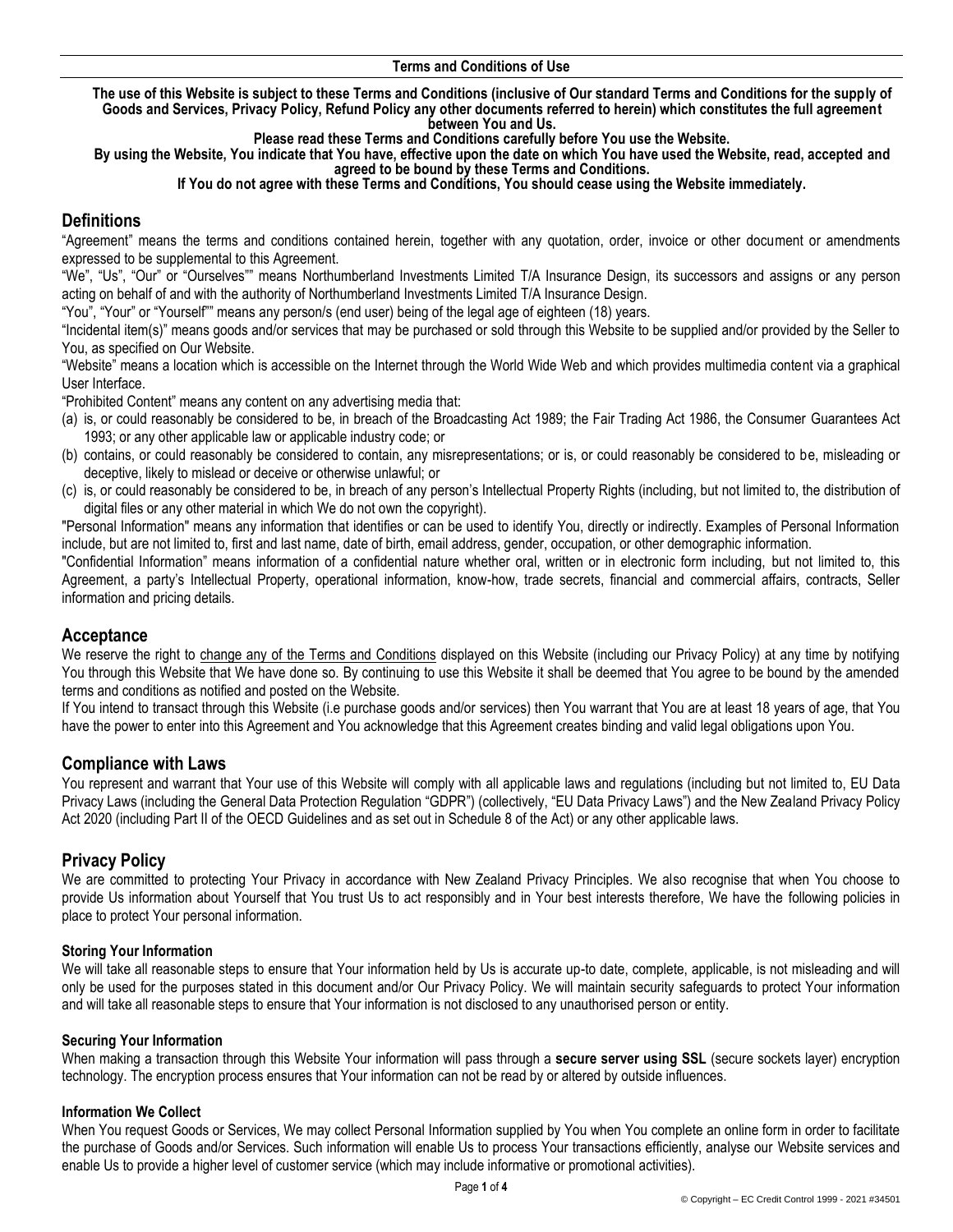We may also collect the following information/tracking data for statistical purposes and to help Us understand how to make Our Website more available and user friendly for You and to measure the success of any advertising activities We may under take:

- (a) Your IP address.
- (b) The date and time of Your visits to Our Website.
- (c) Your clicks and activity on this Website.
- (d) The referring Website if any through which You clicked through to this Website.
- (e) Technical information on Your browser, device and operating systems.

#### **Information We Release**

We will only release information about You as authorised by Yourself, required by law or where required in order for Us to provide Goods or Services to Yourself e.g to third party suppliers, or delivery companies. Where supplied to such third parties the information provided will only be sufficient for the third party to perform their services and may not be used by them for any other purpose.

We will not release Your information for any purpose which You could reasonably expect us not to release the information.

Except as detailed above We do not share, give, sell, rent, or lease information to third parties and Your Personal Information will only be disclosed to those employees within Our organisation who have a need to know in order to ensure You are provided with information about Our products and Services or to request Goods and Services through this Website.

Under the Privacy Act legislation You can ask to see any information We may hold about You and You also have the right to have any inaccuracies in the same corrected by Us. We will comply with any such requests to the extent required by the Privacy Act legislation within fourteen (14) days of the receipt of Your request. We may ask you to verify your identity in order to help us respond efficiently to your request.

### **Other Data Protection Rights**

You may have the following data protection rights:

- (a) To access, correct, update or request deletion of Personal Information. We will take all reasonable steps to ensure that the data We collect is reliable for its intended use, accurate, complete and up to date.
- (b) In addition, individuals who are residents of the European Economic Area "EEA" can object to processing of their Personal Information, ask to restrict processing of their Personal Information or request portability of their Personal Information. You can exercise these rights by contacting Us using the contact details provided in the "Questions and Concerns" section below.
- (c) Similarly, if Personal Information is collected or processed on the basis of consent, the data subject can withdraw their consent at any time. Withdrawing Your consent will not affect the lawfulness of any processing We conducted prior to Your withdrawal, nor will it affect processing of Your Personal Information conducted in reliance on lawful processing grounds other than consent.
- (d) The right to complain to a data protection authority about the collection and use of Personal Information. For more information, please contact your local data protection authority. Contact details for data protection authorities in the EEA are available at http://ec.europa.eu/justice/article-29/structure/data-protection-authorities/index\_en.htm.

# **Questions & Concerns**

If You have any questions or comments, or if You have a concern about the way in which We have handled any privacy matter, please use Our [contact form](https://mailchimp.com/contact/) via this Website to send Us a message. You may also contact Us by postal mail or email at:

### **For EEA Residents:**

For the purposes of EU data protection legislation, the Privacy Officer is the Data Protection Officer (DPO) of Your Personal Information. Our Data Protection Officer can be contacted at anthony@insurancedesign.nz

**For Non-EEA Residents: Insurance Design Attention: Privacy Officer anthony@insurancedesign.nz Postal Address: Unit 5B / 76 Paul Mathews Road Rosedale AUCKLAND 0632**

### **Cookies**

We and Our partners may use various technologies to collect and store information when You use this Website, and this may include using cookies and similar tracking technologies, such as pixels and web beacons. These web beacons track certain behavior such as whether the email sent through the Website was delivered and opened and whether links within the email were clicked. They also allow Us to collect information such as the recipient's: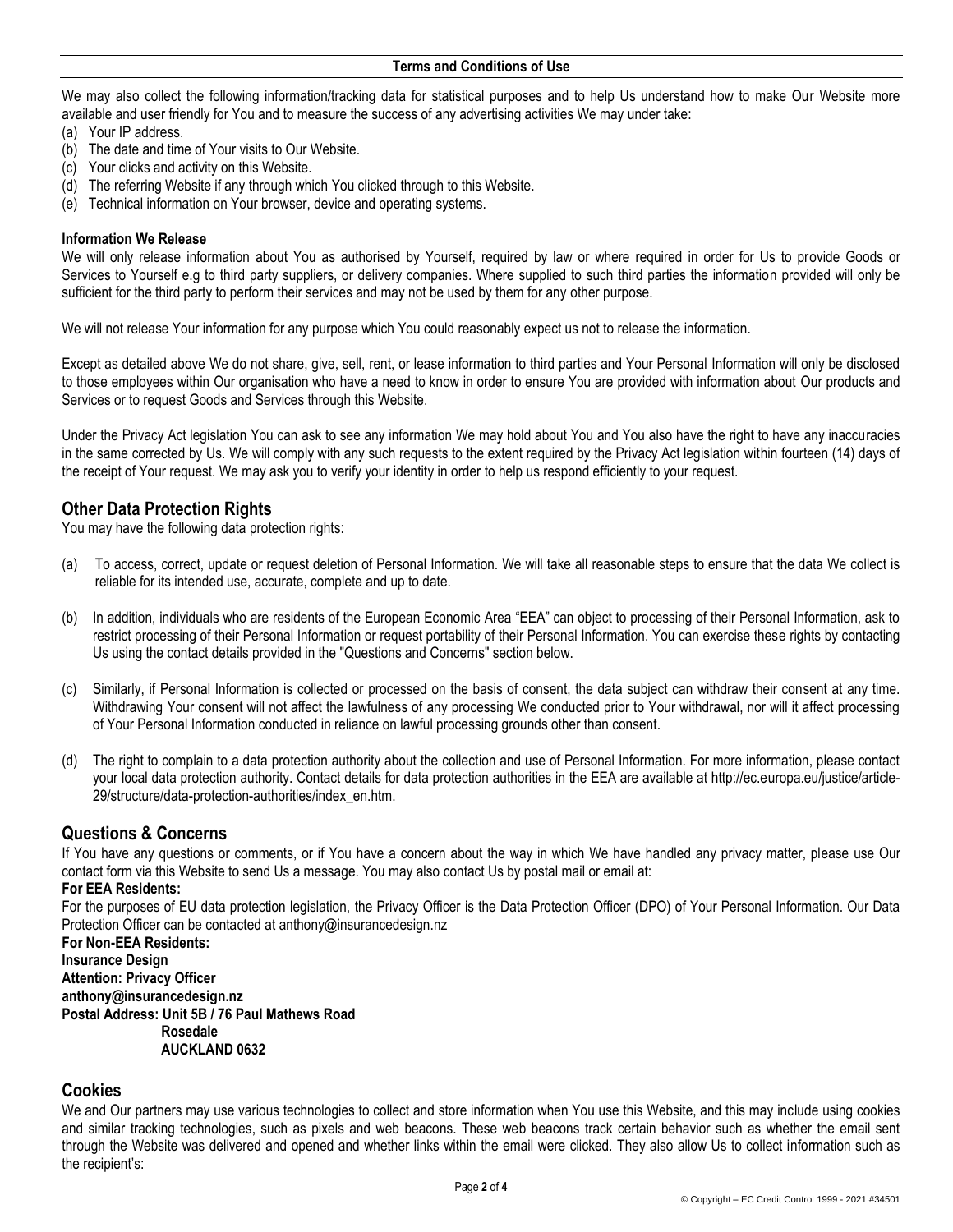- IP address, browser, email client type and other similar details;
- Tracking Website usage and traffic;
- Reports are available to Us when We send email to You, so We may collect and review that information.

These cookies **do not read Your hard drive** but may be stored on Your hard drive to enable Our Website to recognise You when You return to the same.

# **Mailing Lists**

If at any time You are on a mailing list of Ours then You may request to be removed from the same and We will comply with Your request if there is no unsubscribe button provided then please contact Us with Your request using the "Contact Us" section of this Website.

### **Returns, Damaged or Defective Goods**

Our policy in relation to Returns, Damaged or Defective Goods shall be as specified in Our standard Terms and Conditions for the supply of Goods and Services. We shall not accept returns for change of mind or if You make a wrong decision unless due to our negligence or incorrect information supplied by Ourselves.

## **Copyright and Trademarks**

The contents of this Website are at all times the copyright or trademark property of either Ourselves, Our suppliers or linked third parties and You may not distribute, reproduce, display, publish any trademark or other content of this Website for any purpose whatsoever without the prior written approval of Us, Our suppliers or linked third parties (each as applicable). Furthermore You agree to indemnify Us against any claims, costs, damages or losses incurred by Us should You fail to comply with this clause.

## **Advertisers and Linked Sites**

The display on Our Website of any advertiser or the provision of a link to third party Websites does not constitute Our endorsement of either the advertiser or third party provider or any of their Website content or business practices. As We do not have any control of the content of any third party Websites, access to such Websites is at Your sole risk and We recommend that You thoroughly review the terms and conditions of use and the Privacy policies of any third party Website immediately once You access such a Website.

We shall accept no liability in regards to any dealings, promotions or activities between Yourself and advertisers or third party providers.

### **Specifications and Information**

Specifications and information provided on this Website are given in good faith based on Our knowledge, experience, or information provided to Us by manufacturers and/or suppliers, or derived from sources believed to be accurate at the time the information is received by Us, therefore it is recommended if You have any concerns as to the suitability of Goods or Services provided through this Website in respect of the use of the Goods or Services or their suitability for a particular use that You contact Us or seek external professional opinion.

You acknowledge and accept that colours of items displayed on the Website may not reflect the true and actual colour of such items as this may be affected by external influences such as the quality of images supplied to Us for use, or the quality, age or settings on Your monitor. If colour is a major factor in Your decision making We recommend You contact Us before purchase.

# **On-Line Ordering**

Display on this Website does not guarantee the availability of any particular Good(s) therefore all orders placed through this Website shall be subject to confirmation of acceptance by Us. Orders for Services shall be subject to confirmation of suitable timeframes between You and Ourselves for provision of the Services.

### **Continuous Service**

Due to the inherent nature of Websites We cannot guarantee uninterrupted or continuous availability of this Website and You accept that the Website may also be unavailable from time to time for maintenance or scheduled upgrades. Where able We shall give You advanced warning of the same. We shall accept no liability in relation to Website downtime whether scheduled or otherwise.

## **Termination of Use**

These terms and Your access to Our Website may be terminated by Us (at Our sole discretion) at any time without notice or any requirement to give You a reason why. In the event of termination under this clause We shall have no liability to You whatsoever (including for any consequential or direct loss You may suffer).

### **Jurisdiction**

This Website (excluding any linked third party sites) is controlled by Us from Our principal business premises in New Zealand. Our servers are located in New Zealand so Your information may be transferred to, stored, or processed in New Zealand. It can be accessed from countries around